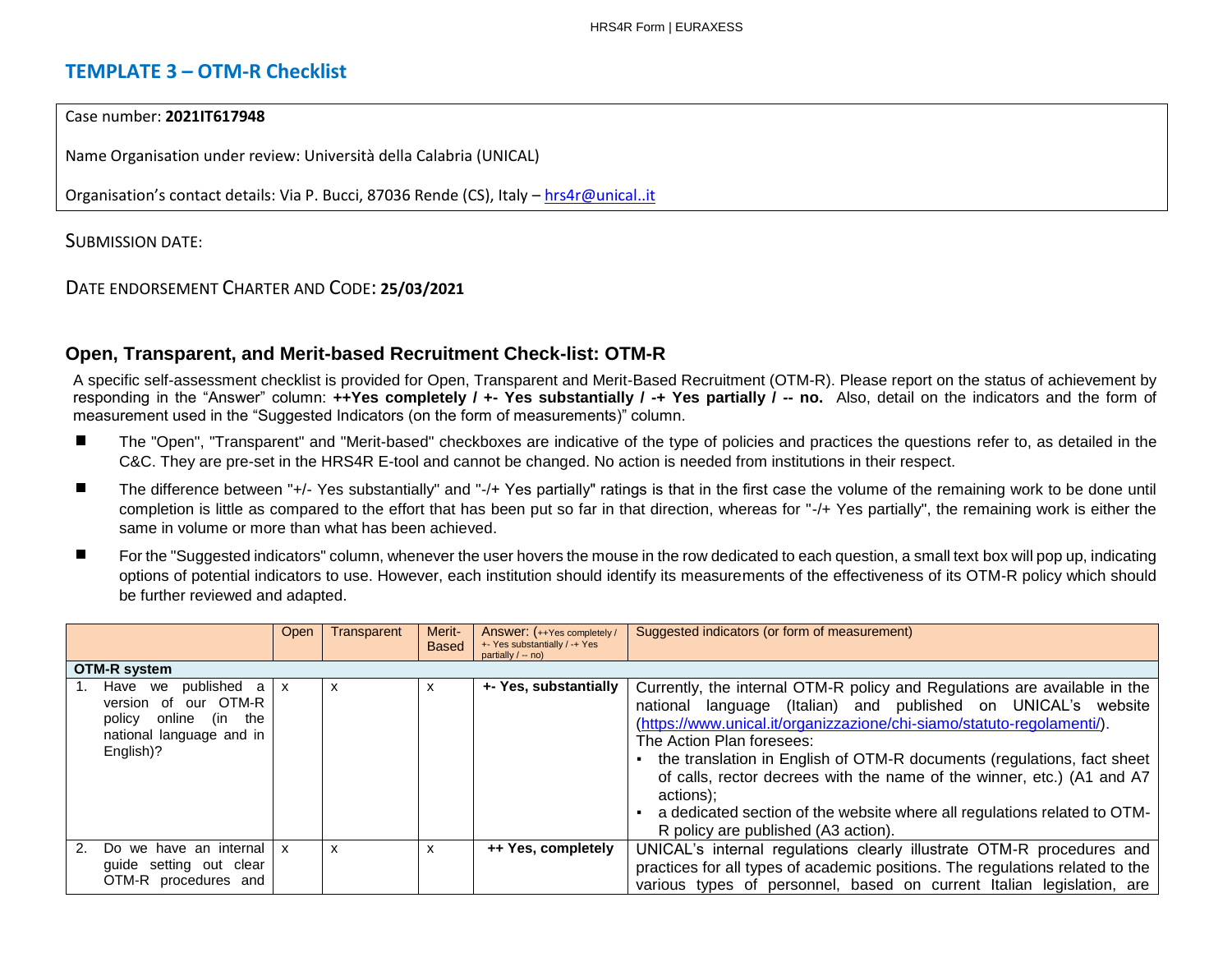#### HRS4R Form | EURAXESS

|                                                                                               | Open         | Transparent | Merit-<br><b>Based</b> | Answer: (++Yes completely /<br>+- Yes substantially / -+ Yes<br>partially / -- no) | Suggested indicators (or form of measurement)                                                                                                                                                                                                                                                                                                                                                                                                                                                                                                                                                                                                                                                                                                                                                                                                                                                                                                                                                                                                                                                                                                                                         |
|-----------------------------------------------------------------------------------------------|--------------|-------------|------------------------|------------------------------------------------------------------------------------|---------------------------------------------------------------------------------------------------------------------------------------------------------------------------------------------------------------------------------------------------------------------------------------------------------------------------------------------------------------------------------------------------------------------------------------------------------------------------------------------------------------------------------------------------------------------------------------------------------------------------------------------------------------------------------------------------------------------------------------------------------------------------------------------------------------------------------------------------------------------------------------------------------------------------------------------------------------------------------------------------------------------------------------------------------------------------------------------------------------------------------------------------------------------------------------|
| practices for all types of<br>positions?                                                      |              |             |                        |                                                                                    | published on the UNICAL's website:<br>Regulation for Recruiting Full Professors and Associate<br><b>Professors</b><br>(D.R.<br>1426,<br>1/10/2020):<br>n.<br>https://unical.portaleamministrazionetrasparente.it/moduli/downloadFile<br>.php?file=oggetto_allegati/21101350560O_ODr+n.+1426+1.10.2020.<br>pdf;<br>Regulation for Recruiting of Fixed-term Researchers (RTD/A -<br>$\blacksquare$<br>RTD/B) (D.R. n. 1765, 22/7/2011 update with D.R. n. 1485, 3/10/2018):<br>https://www2.unical.it/portale/portalmedia/2018-<br>10/selezione%20dei%20ricercatori%20a%20tempo%20determinato1.p<br>Regulation for Research Fellowships (D.R. n. 1655, 8/9/2014):<br>https://www2.unical.it/portale/portalmedia/2014-<br>09/Regolamento%20%20assegni.pdf;<br>Regulation for Post-graduate Fellowship (D.R. n. 90, 4/2/2016):<br>https://www2.unical.it/portale/portalmedia/2016-02/reg_post.pdf;<br>Regulation for PhD Research (D.R. n. 1330, 3/7/2013 update with D.R.<br>1260,<br>30/6/2014<br>D.R. n.<br>1524,<br>$31/7/2014$ :<br>and<br>n.<br>https://www2.unical.it/portale/portalmedia/2014-<br>08/Regolamento%20Dottorato%20Unical%20DR%201330-2013%20-<br>%20rettificato.pdf. |
| Is everyone involved in<br>3.<br>the process sufficiently<br>trained in the area of<br>OTM-R? | $\mathsf{x}$ | X           | X                      | ++ Yes completely                                                                  | The staff involved in the OTM-R procedures is adequately trained and<br>skilled in this specific area and regularly attends professional updating<br>courses organized during the year, relevant to its activities and<br>competencies.<br>Currently, the OTM-R training program is consequent to the updating of the<br>national regulations; training on Transparency aspects is periodic (annual).                                                                                                                                                                                                                                                                                                                                                                                                                                                                                                                                                                                                                                                                                                                                                                                 |
| 4. Do we make (sufficient)<br>use of<br>e-recruitment<br>tools?                               | $\mathsf{x}$ | X           |                        | ++ Yes completely                                                                  | All recruitment procedures are digitized: job advertisements are published<br>on UNICAL's website and the applications are submitted via PEC (certified<br>e-mail) and/or web recruitment portal:<br>Web Esse3 Cineca: https://unical.esse3.cineca.it/ (for PhD candidate);<br>PICA Cineca https://pica.cineca.it/unical/.<br>$\blacksquare$                                                                                                                                                                                                                                                                                                                                                                                                                                                                                                                                                                                                                                                                                                                                                                                                                                          |
| Do we have a quality<br>5.<br>control system for OTM-R<br>in place?                           | $\mathsf{x}$ | X           | X                      | ++ Yes completely                                                                  | National regulations are applied, which represent a valuable tool for<br>controlling the quality of OTM-R:<br>• first of all, a Responsible for the Procedure (RP) is appointed for each<br>procedure, to verify and guarantee that all criteria are satisfied by the<br>eligible candidates, as well as to monitor the fairness of the entire<br>procedure;<br>moreover, UNICAL ensures that OTM-R recruitment is implemented by<br>making sure that candidates' evaluation is based on a list of criteria<br>(chosen among a list of criteria indicated by the national regulations),<br>detailed in the job description. The selection committee adopts an<br>evaluation grid (before knowing the names of the candidates), which is<br>the same for all candidates and reflects the criteria mentioned in the call.                                                                                                                                                                                                                                                                                                                                                               |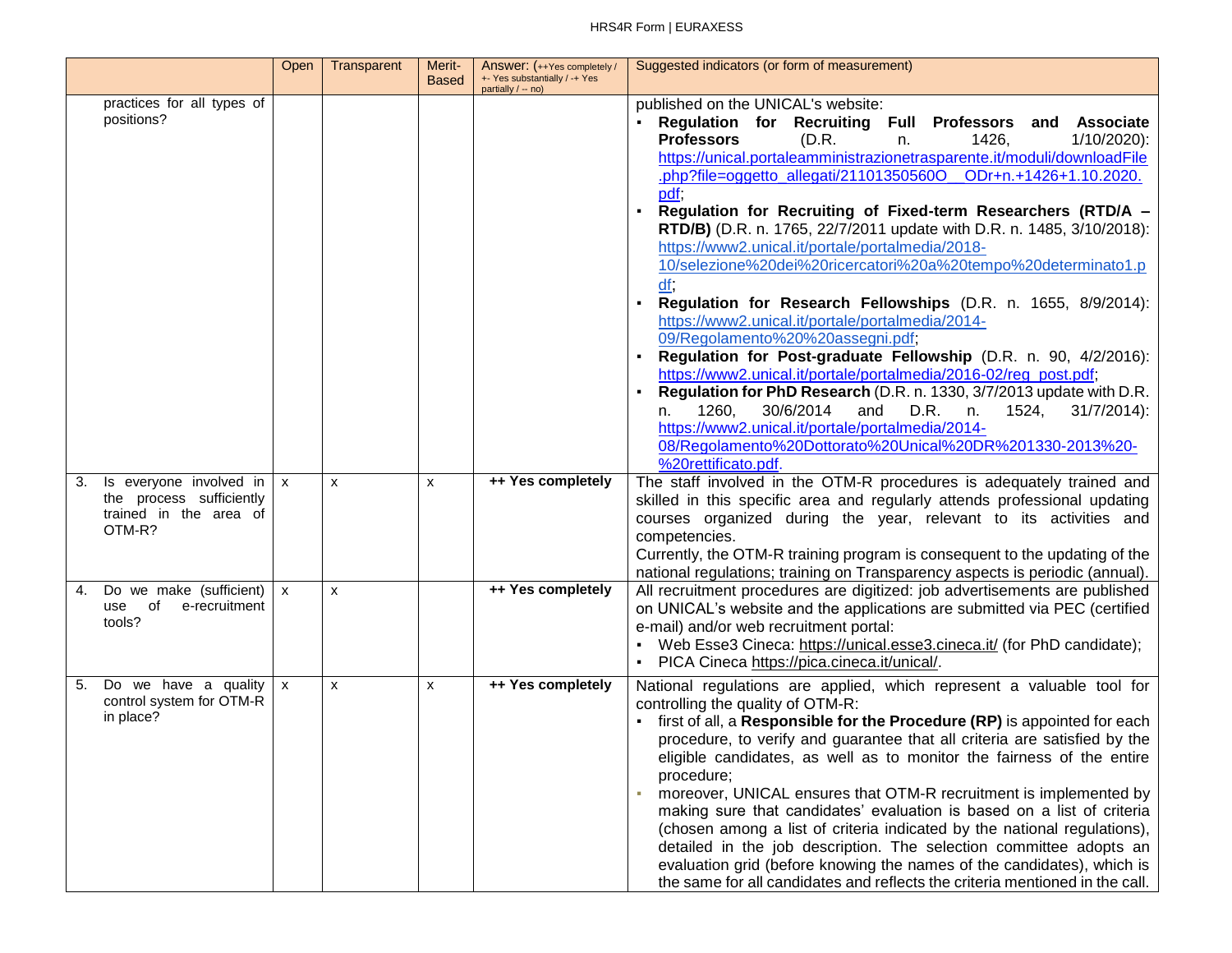#### HRS4R Form | EURAXESS

|                                                                                                            | Open         | Transparent  | Merit-<br><b>Based</b> | Answer: (++Yes completely /<br>+- Yes substantially / -+ Yes<br>partially / -- no) | Suggested indicators (or form of measurement)                                                                                                                                                                                                                                                                                                                                                                                                                                                                                                                                                                                                                                                                                                                                                                                                                                                                                                                                                                                                                                                                                                                                                                                                                                                                                                                                                                                                                                                                                                                                                                     |
|------------------------------------------------------------------------------------------------------------|--------------|--------------|------------------------|------------------------------------------------------------------------------------|-------------------------------------------------------------------------------------------------------------------------------------------------------------------------------------------------------------------------------------------------------------------------------------------------------------------------------------------------------------------------------------------------------------------------------------------------------------------------------------------------------------------------------------------------------------------------------------------------------------------------------------------------------------------------------------------------------------------------------------------------------------------------------------------------------------------------------------------------------------------------------------------------------------------------------------------------------------------------------------------------------------------------------------------------------------------------------------------------------------------------------------------------------------------------------------------------------------------------------------------------------------------------------------------------------------------------------------------------------------------------------------------------------------------------------------------------------------------------------------------------------------------------------------------------------------------------------------------------------------------|
| Does our current OTM-R<br>6.<br>policy encourage external<br>candidates to apply?                          | $\mathsf{x}$ | $\mathsf{x}$ | x                      | +- Yes, substantially                                                              | The academic positions' calls for researchers (R1-R4) are advertised on<br>the UNICAL website, the Ministry of University and Research website,<br>the Italian Official Gazette, and the Euraxess website.<br>All recruitment procedures are public, open and merit-based.<br>Based on the resolution of the Academic Senate (22 June 2021) and of<br>the Board of Department Directors (6 July 2021), an incentive of 0.2<br>Organic Points (PO) is recognized to the Departments for the mobility of<br>Researchers towards other universities, allowing to increase the<br>teaching potential, especially that of low-performance sectors/areas<br>(SSD), contributing to compliance with the 20% restriction for calls for<br>external professors.<br>To attract a larger number of foreign applicants, the HRS4R Action Plan<br>foresees that future calls will be published along with an English-language<br>fact sheet (PhD positions' calls are currently published in English) (A7<br>action).                                                                                                                                                                                                                                                                                                                                                                                                                                                                                                                                                                                                          |
| Is our current OTM-R<br>7.<br>policy in line with policies<br>attract researchers<br>to<br>from abroad?    | $\mathsf{x}$ | X            | X                      | +- Yes, substantially                                                              | The academic positions' calls for researchers (R1-R4) are published on<br>$\blacksquare$<br>the UNICAL website and the EURAXESS website.<br>UNICAL makes available a certain number of reserved positions for<br>foreign candidates in the Research Doctorate Calls (for each PhD course<br>is reserved one position for candidates with academic qualifications<br>obtained abroad).<br>The Strategic Plan 2020/2022:<br>٠<br>encourages the implementation of co-supervised PhD (with foreign<br>research institutions) and establishes that each doctoral student<br>spends at least three months in a foreign research institution<br>(international mobility); this will strengthen the scientific<br>collaborations with foreign researchers and will enhance the<br>visibility of UNICAL at an international level;<br>stimulates and supports the participation of researchers from<br>abroad in competitive international calls (eg ERC and MCSA<br>individual fellowships), by implementing direct recruitment<br>procedures for those researchers who indicate UNICAL as the host<br>institution in the case the project is awarded.<br>The Rector periodically activates international calls for the recruitment of<br>foreign professors, based on specific recognition of the departmental<br>needs.<br>In addition, from a technical point of view, to attract a larger number of<br>foreign applicants, the HRS4R Action Plan foresees that future calls will be<br>published along with an English-language fact sheet (PhD positions' calls<br>are currently published in English) (A7 action). |
| Is our current OTM-R<br>8.<br>policy in line with policies<br>to<br>attract<br>underrepresented<br>groups? | $\mathsf{x}$ | X            | X                      | +- Yes, substantially                                                              | <b>UNICAL</b><br>$\blacksquare$<br><b>Ethical</b><br>Code<br>(https://www.unical.it/media/medias/2021/2.cod_etico.pdf) rejects any<br>form of discrimination, specifying that all members of the academic<br>community have the right to be treated with equal respect and                                                                                                                                                                                                                                                                                                                                                                                                                                                                                                                                                                                                                                                                                                                                                                                                                                                                                                                                                                                                                                                                                                                                                                                                                                                                                                                                        |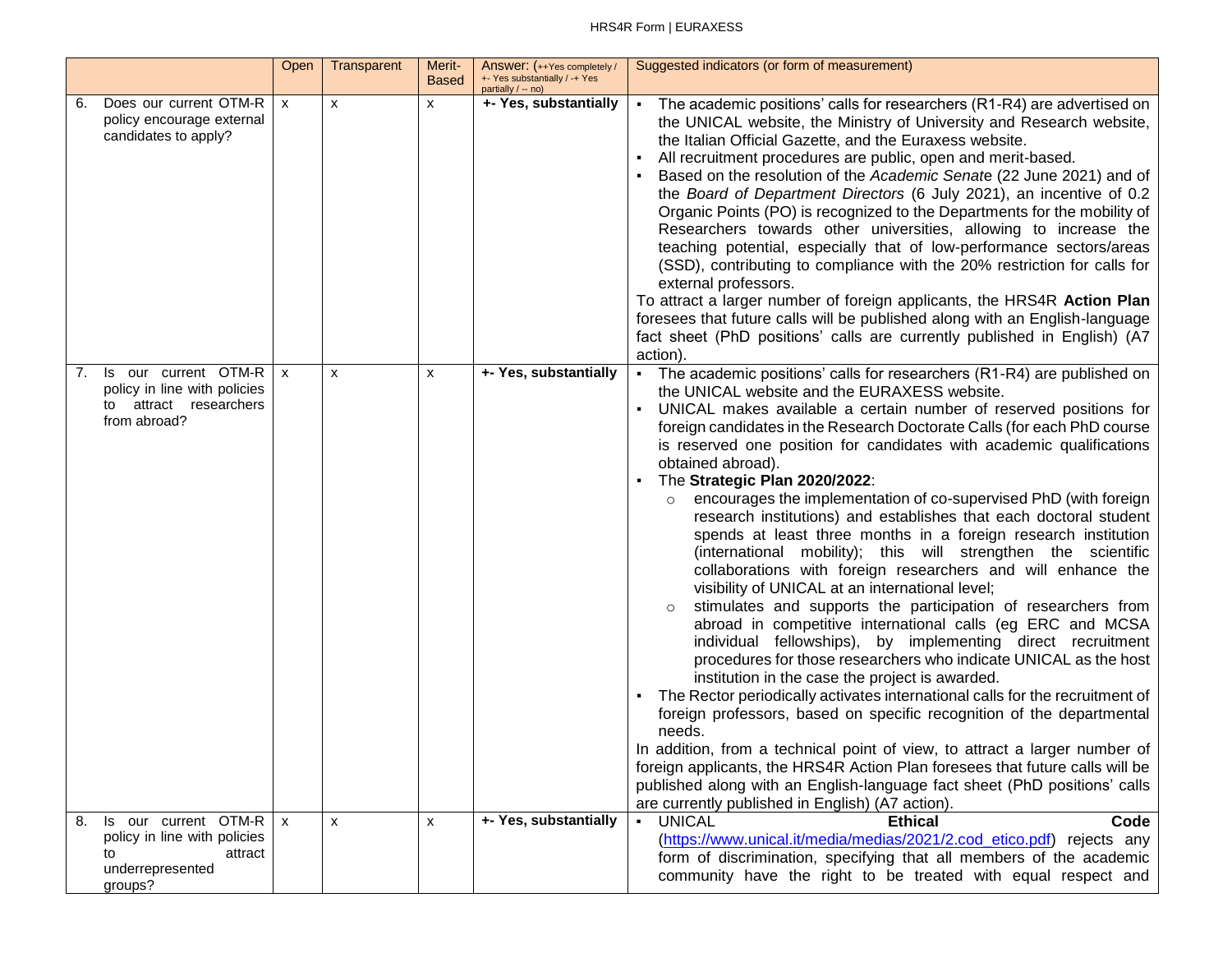|                                                                                                                                            | Open              | Transparent | Merit-<br><b>Based</b> | Answer: (++Yes completely /<br>+- Yes substantially / -+ Yes<br>partially / -- no) | Suggested indicators (or form of measurement)                                                                                                                                                                                                                                                                                                                                                                                                                                                                                                                                                                                                                                                                                                                                                                                                                                                                                                                                                                                               |
|--------------------------------------------------------------------------------------------------------------------------------------------|-------------------|-------------|------------------------|------------------------------------------------------------------------------------|---------------------------------------------------------------------------------------------------------------------------------------------------------------------------------------------------------------------------------------------------------------------------------------------------------------------------------------------------------------------------------------------------------------------------------------------------------------------------------------------------------------------------------------------------------------------------------------------------------------------------------------------------------------------------------------------------------------------------------------------------------------------------------------------------------------------------------------------------------------------------------------------------------------------------------------------------------------------------------------------------------------------------------------------|
|                                                                                                                                            |                   |             |                        |                                                                                    | consideration without being discriminated against on grounds of their<br>religion, gender, skin colour, sexual orientation, ethnic or social origin,<br>citizenship, etc.<br>Action Plan foresees the Ethical Code translation in English (A1 action).<br>All national and university regulations are consistent to minimize the risk<br>of discrimination of any kind; indeed, recruitment procedures include<br>only selection criteria based on scientific competencies and the number<br>and quality of scientific publications.<br>The university has a gender equality plan in place.                                                                                                                                                                                                                                                                                                                                                                                                                                                 |
| Is our current OTM-R<br>9.<br>policy in line with policies<br>provide<br>attractive<br>to<br>working conditions for<br>researchers?        | $\mathsf{x}$      | x           | X                      | ++ Yes completely                                                                  | UNICAL guarantees researchers attractive working conditions, providing<br>access to research funds, instruments and infrastructures, social<br>security benefits, health insurance and opportunities for training and<br>career advancement, including tools and services to scout funding<br>opportunities.<br>In addition, as shown by the results of the Internal Survey, for the 72%<br>of the survey participants (partially + totally Agree) UNICAL ensures<br>measures facilitating reconciliation of work with both family and private<br>life (e.g. flexible working hours, part-time working, time off from work,<br>sabbatical leaves, Kindergarten and University Sports Centre, etc.)<br>Actions to encourage the participation of UNICAL Researchers in the<br>ERC and MSCA calls are strongly promoted as described in the<br>Strategic Plan 2020-22; currently, UNICAL has 2 new researchers who<br>hold an MSCA Individual Fellowship (Reintegration and Global) and<br>have chosen UNICAL as host institution in 2021/22. |
| 10. Do we have means to<br>monitor whether the most<br>suitable<br>researchers<br>apply?                                                   |                   |             |                        | ++ Yes completely                                                                  | The evaluation commissions use specific checklists that are predefined and<br>directly linked to the recruitment regulations, thereby ensuring compliance<br>with requirements and an assessment of the candidates that is as objective<br>as possible.                                                                                                                                                                                                                                                                                                                                                                                                                                                                                                                                                                                                                                                                                                                                                                                     |
| Advertising and application phase                                                                                                          |                   |             |                        |                                                                                    |                                                                                                                                                                                                                                                                                                                                                                                                                                                                                                                                                                                                                                                                                                                                                                                                                                                                                                                                                                                                                                             |
| 11. Do<br>we<br>have<br>clear<br>guidelines or templates<br>(e.g., EURAXESS) for<br>advertising positions?<br>12. Do we include in the job | X<br>$\mathbf{x}$ | X<br>X      |                        | ++ Yes completely<br>++ Yes completely                                             | For each academic position, UNICAL adopts standard guidelines that<br>are available on the Transparency Portal.<br>All recruitment calls and selection procedures are published on the<br><b>UNICAL</b><br>website<br>following<br>the<br>at<br>page<br>https://unical.portaleamministrazionetrasparente.it/pagina639 bandi-di-<br>concorso.html.<br>The calls are also published on the website of the Ministry of University<br>and Research and EURAXESS, using the available templates.<br>Calls explicitly refer to national legislation and university regulations; those                                                                                                                                                                                                                                                                                                                                                                                                                                                             |
| advertisement<br>references/links to all the<br>elements foreseen in the<br>relevant section of the<br>toolkit?                            |                   |             |                        |                                                                                    | references and links are included in the job advertisements.                                                                                                                                                                                                                                                                                                                                                                                                                                                                                                                                                                                                                                                                                                                                                                                                                                                                                                                                                                                |
| 13. Do we make full use of $x$<br>EURAXESS to ensure our                                                                                   |                   | X           |                        | ++ Yes completely                                                                  | As required by National Law n. 240/2010, UNICAL publishes research<br>vacancies on the EURAXESS website since 2011 for R1 to R4                                                                                                                                                                                                                                                                                                                                                                                                                                                                                                                                                                                                                                                                                                                                                                                                                                                                                                             |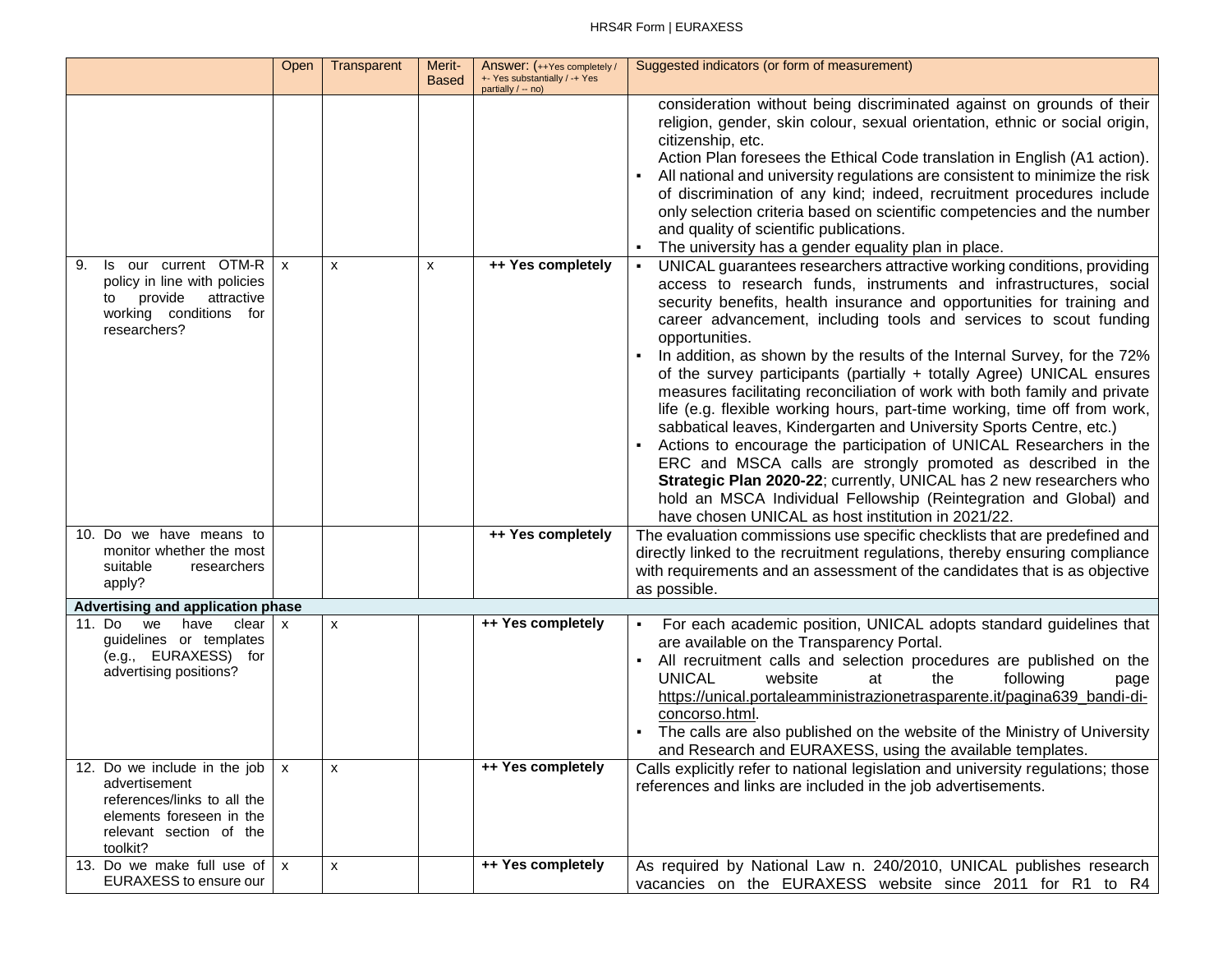|                                                                                                                                                                         | Open                      | Transparent | Merit-<br><b>Based</b> | Answer: (++Yes completely /<br>+- Yes substantially / -+ Yes<br>partially / -- no) | Suggested indicators (or form of measurement)                                                                                                                                                                                                                                                                                                                                                                                                                                                                                                                                                                                                                                                               |
|-------------------------------------------------------------------------------------------------------------------------------------------------------------------------|---------------------------|-------------|------------------------|------------------------------------------------------------------------------------|-------------------------------------------------------------------------------------------------------------------------------------------------------------------------------------------------------------------------------------------------------------------------------------------------------------------------------------------------------------------------------------------------------------------------------------------------------------------------------------------------------------------------------------------------------------------------------------------------------------------------------------------------------------------------------------------------------------|
| research vacancies reach<br>a wider audience?                                                                                                                           |                           |             |                        |                                                                                    | Researchers.                                                                                                                                                                                                                                                                                                                                                                                                                                                                                                                                                                                                                                                                                                |
| 14. Do we make use of other<br>job advertising tools?                                                                                                                   | $\mathsf{x}$              | X           |                        | ++ Yes completely                                                                  | All recruitment calls are published on UNICAL and Departments' websites.<br>According to the national regulation, several recruitment calls are also<br>published on the Ministry of University and Research website, the Official<br>Gazette and EURAXESS.                                                                                                                                                                                                                                                                                                                                                                                                                                                 |
| 15. Do<br>the<br>we<br>keep<br>administrative burden to a<br>the<br>minimum<br>for<br>candidate?                                                                        | $\boldsymbol{\mathsf{x}}$ |             |                        | ++ Yes completely                                                                  | UNICAL reduces the administrative burden for candidates by asking only<br>what is strictly needed to comply with the current Italian legislation.<br>The whole application process is done through an online application using<br>UNICAL<br>web recruitment<br>Web<br>the<br>portal:<br>Esse3<br>Cineca<br>https://unical.esse3.cineca.it/ (for the PhD candidates); PICA Cineca<br>https://pica.cineca.it/unical/) or via PEC (certified e-mail). The candidates<br>upload in an electronic format their CV, qualifications, documents and<br>scientific publications deemed useful for the competition procedure and self-<br>certify the compliance with the eligibility requirements.                   |
| Selection and evaluation phase                                                                                                                                          |                           |             |                        |                                                                                    |                                                                                                                                                                                                                                                                                                                                                                                                                                                                                                                                                                                                                                                                                                             |
| 16. Do we have clear rules<br>governing<br>the<br>appointment of selection<br>committees?                                                                               |                           | X           | x                      | ++ Yes completely                                                                  | The rules for the appointment of selection committees are predefined in the<br>UNICAL Regulations, published online and referred to in the selection calls<br>for all types of academic positions (see answer 2). The composition of the<br>selection committees, once appointed according to recruitment calls, is<br>always published online.                                                                                                                                                                                                                                                                                                                                                             |
| 17. Do we have clear rules<br>concerning<br>the<br>composition of selection<br>committees?                                                                              |                           | X           | X                      | ++ Yes completely                                                                  | The rules for the composition of selection committees are predefined in the<br>UNICAL Regulations, published online and referred to in the selection calls<br>for all types of positions (see answer 2). The composition of the selection<br>committee depends on the contractual level of the position advertised; the<br>composition once appointed, is always published online.                                                                                                                                                                                                                                                                                                                          |
| 18. Are<br>the<br>committees<br>sufficiently<br>gender-<br>balanced?                                                                                                    |                           | X           | X                      | +- Yes, substantially                                                              | Regulations for the Selection of Fixed-term Researchers (Type A and B:<br>$\blacksquare$<br>RTD/A-B) and Professors (Full and Associate) require that the selection<br>committee has to be appointed, if applicable, according to the principle<br>of gender balance.<br>The Action Plan will extend this principle to all OTM-R university regulations<br>(also for PhD and Research fellows) when the lack of gender balance in<br>some Scientific Sectors/Areas (SSD) does not prevent it (A10 action).                                                                                                                                                                                                  |
| 19. Do<br>have<br>clear<br>we<br>guidelines for selection<br>committees, which help to<br>judge 'merit' in a way that<br>leads to the best<br>candidate being selected? |                           |             | X                      | ++ Yes completely                                                                  | Selection committees evaluate the candidates based on the merit criteria<br>(i.e. scientific publications, research experience, etc.) established by the<br>recruitment call for each type of academic position and predefined by<br>National Regulations.<br>Selection committees - nominated according to the regulation and call<br>descriptions (see above) and in possession of relevant knowledge and<br>expertise - employ an evaluation grid (quantitative and qualitative) which<br>is the same for all candidates and reflects the criteria mentioned in the<br>call.<br>The selection criteria are specified by the committee and are aimed at<br>objectively identifying scientific excellence. |